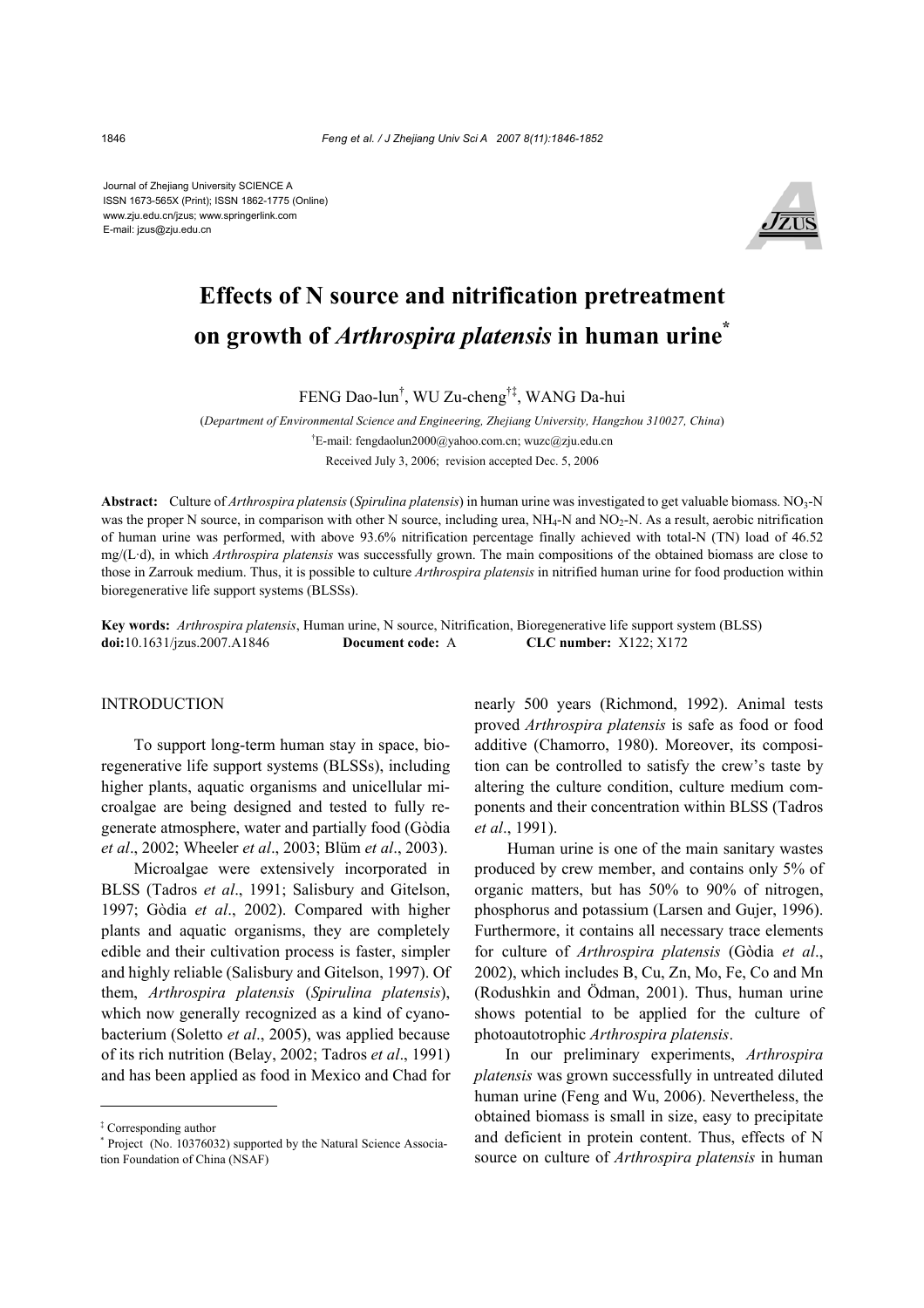urine were investigated. As a result, pretreatment of diluted human urine by nitrification was proposed, and culture of *Arthrospira platensis* was subsequently examined. Our purpose was to get valuable biomass in pretreated human urine, which may then be introduced into BLSS for food production.

# MATERIALS AND METHODS

## *Arthrospira platensis* **and culture medium**

*Arthrospira platensis* 439 was obtained from the Freshwater Algae Bank of the Chinese Academy of Sciences (CAS). The culture medium used in this experiment contained Zarrouk medium (ZM) (Gòdia *et al*., 2002), real human urine (RHU) and synthetic human urine (SHU) (Gordon, 1982). ZM (1000 ml) is composed of 18.0 g NaHCO<sub>3</sub>, 2.5 g NaNO<sub>3</sub>, 0.5 g  $K_2HPO_4$ , 1.0 g  $K_2SO_4$ , 1.0 g NaCl, 0.04 g CaCl<sub>2</sub>, 0.08 g Na2EDTA, 0.2 g MgSO4·7H2O, 0.01 g FeSO4·7H2O, and 1.0 ml trace elements (TEs). TEs  $(g/L)$ : H<sub>3</sub>BO<sub>3</sub> 2.86; (NH<sub>4</sub>)<sub>6</sub>Mo<sub>7</sub>O<sub>24</sub> 0.02; MnCl<sub>2</sub>⋅4H<sub>2</sub>O 1.8; Cu<sub>2</sub>SO<sub>4</sub> 0.08;  $ZnSO_4$ -7H<sub>2</sub>O 0.22, with culture medium pH being adjusted to 8.2 by 1 mol/L NaOH solution. SHU (1000 ml) composed of  $0.5$  g CaCl<sub>2</sub>·2H<sub>2</sub>O, 4.12 g K<sub>2</sub>HPO<sub>4</sub>, 0.47 g MgCl<sub>2</sub>·H<sub>2</sub>O, 0.29 g KCl, 4.83 g NaCl, 1.55 g NH<sub>4</sub>Cl, 2.37 g Na<sub>2</sub>SO<sub>4</sub>, 13.34 g urea, 1.0 g creatinine and 0.65 g sodium citrate, with its pH being 6.8, which is close to RHU (pH  $6.5 \sim 7.5$ ). SHU and RHU are 10-times diluted prior to use, unless otherwise specially mentioned. Main compositions of ZM and SHU are the same as previously described in short communication (Feng and Wu, 2006).

## **Bubble column photobioreactor**

The bubble column photobioreactor (Fig.1) designed and used in our experiments was 60 cm high, 7.2 cm in diameter and 1200 ml in culture volume. A concentric fluorescent lamp in an enclosed glass tube submerged in the culture medium was set to provide light energy to *Arthrospira platensis*. Light and dark cycle was controlled to 14:10 by a microcomputer timer switch. At its bottom, a circular air bubble generator was placed to provide  $CO<sub>2</sub>$  for the photosynthesis of *Arthrospira platensis*. The generated air bubble can agitate the culture medium to avoid the accumulation of  $O_2$  and self-shading of *Arthrospira platensis*. The culture medium temperature within the

photobioreactor can be adjusted and kept constant by water bath. At the top of the photobioreactor, a sampling port and a gas outlet were set for sampling and gas discharge respectively. Seven uniform photobioreactors were used to do the experiments.



**Fig.1 Schematic diagram of bubble column photobioreactor** 

## **Culture of** *Arthrospira platensis*

*Arthrospira platensis* in its log phase in ZM was concentrated by filtration, and inoculated to culture medium to initiate the culture. Culture parameters applied in this experiment were as follows: temperature: 30 °C, light energy provided per unit surface area: 444.4  $W/m^2$  and aeration flow rate: 3 L/min. During culture, deionized water was added to culture medium daily to compensate water loss by evaporation.

#### **Nitrification of human urine**

A packed-bed reactor with 5.6 L culture volume was used in this experiment. Porous ceramic ring was chosen as nitrifying bacteria carriers, which are about 12 mm long and have external and inner diameter of 14 and 8 mm respectively. The volumetric surface available for bacterial growth was assumed to be 206  $m^2/m^3$ . The filling volume percentage of ceramic rings to the total volume (7.6 L) was about 26.3%.

During the whole nitrification process, temperature was kept at 27 °C. Aeration of air (6 L/min) was done to keep the aerobic condition within the bioreactor. pH was adjusted to 8 daily by addition of 125 g/L Na<sub>2</sub>CO<sub>3</sub> solution. When starting the nitrification process, nitrifying culture medium (Gòdia *et al*., 2002) was firstly used to accumulate nitrifying bacteria and form biofilm on the ceramic ring surface. Subsequently, diluted SHU and RHU were added into the bioreactor to be nitrified.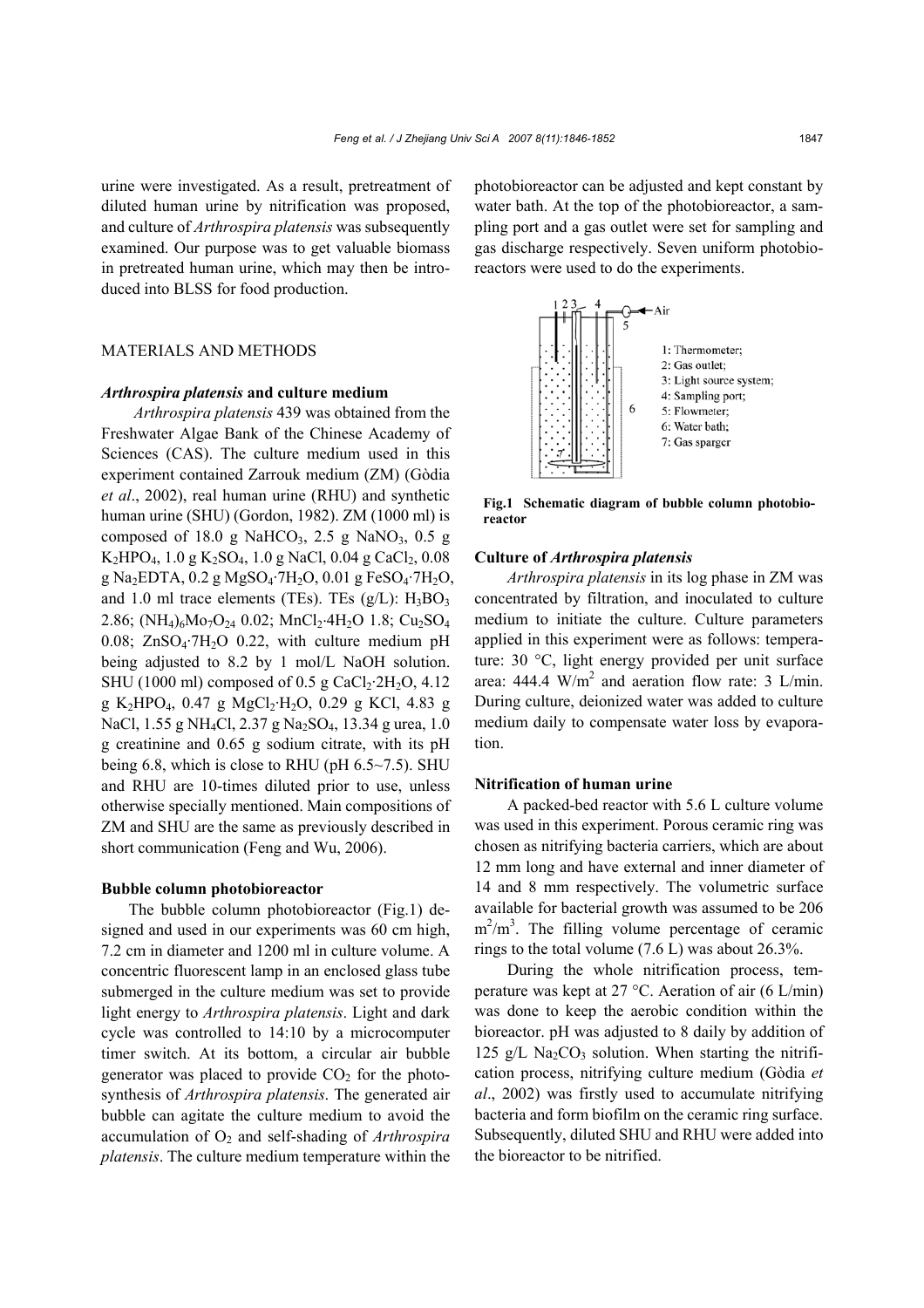#### **Analytical methods**

pH of culture medium was measured by METTLER TOLEDO 320s pH meter (Mettler-Toledo Instruments (Shanghai) Co., Ltd.); Algae biomass concentration was measured daily by optical density  $(OD_{560})$  and was plotted versus dry weight (DW, g/L) on a standard curve (Costa *et al*., 2004). Water, protein, lipid, total chlorophyll, carotenoid, dissolved oxygen (DO) concentration, ash, TN,  $NO<sub>2</sub>-N$ ,  $NO<sub>3</sub>-N$  and  $NH<sub>4</sub>-N$  were analyzed according to the standard methods (APHA, AWWA, WEF, 1995; Sullivan and Carpenter, 1993). Metallic elements contents of *Arthrospira platensis*, including K, Na, Ca, Mg and Fe were determined using inductively coupled plasma-atomic emission spectrometry (ICP-AES, Thermo Iris Intrepid II XSP). Linear growth rate (*v*, g/(L⋅d)) (Ogbonna *et al*., 1995) was used to evaluate the growth rate of *Arthrospira platensis*, with its value being calculated according to the equation:

$$
v = (DW_t - DW_i)/t, \tag{1}
$$

where  $\nu$  is the linear growth rate,  $t$  is the culture time,  $DW_i$  and  $DW_j$  is the biomass concentration at the beginning and end of the linear growth phase respectively. Each growth curve was calculated after logistic curve fitting, the maximum value of the curve is then defined as the maximum productivity  $(P_{\text{max}}, g/L)$ ,



**Fig.2 Batch culture results of** *Arthrospira platensis* **in SHU with NO3-N as N source and in nitrified RHU** 

which was used to evaluate the final biomass concentration.

# RESULTS AND DISCUSSION

# **Effects of N source**

*Arthrospira platensis* was first cultured in SHU with  $NO_3-N$  (NaNO<sub>3</sub>) as N source in batch mode, to obtain *v* of 0.237 g/(L⋅d) and *P*max of 2.84 g/L (Fig.2), in comparison with that cultured in ZM with *v* of 0.342 g/(L⋅d) and  $P_{\text{max}}$  of 3.74 g/L. The obtained biomass was green, cannot easily settle, with its chlorophyll (Chl) A, B and C contents showing little difference from those of ZM (Fig.3). Furthermore, *Arthrospira platensis* in NO3-N group was rich in protein (54.6%) (Table 1), and the contents of water, lipid and ash were also on the same level as those in ZM.

Effects of  $NO<sub>2</sub>-N$  were also tested (data not shown).  $NO<sub>2</sub>-N$  may also accumulate in human urine under low DO, high  $NH<sub>3</sub>$  concentration, extreme pH, and high temperature condition (Udert *et al*., 2003; Ruiz *et al*., 2003). *Arthrospira platensis* cannot survive in SHU with  $NO<sub>2</sub>-N$  as the sole N source. In order to eliminate its prohibition effects,  $NO<sub>2</sub>-N$ 



**Fig.3 Chl A, B and C contents of** *Arthrospira platensis* **cultured in ZM, 180 times diluted RHU and SHU with urea, NH4Cl and NO3-N as N source. Dilution ratio of**  SHU with urea,  $NH<sub>4</sub>Cl$  and  $NO<sub>3</sub>-N$  as N source were **180, 180 and 10 respectively** 

Table 1 Main compositions of *Arthrospira platensis* cultured in SHU with 90% NO<sub>3</sub>-N+10% NH<sub>4</sub>Cl (A) and **100% NO3-N (B) as N source** 

| N source |             | Composition (per $100 \text{ g DW}$ ) |             |                |                 |           |  |
|----------|-------------|---------------------------------------|-------------|----------------|-----------------|-----------|--|
|          | Water $(g)$ | Protein $(g)$                         | Lipid $(g)$ | Total Chl (mg) | Carotenoid (mg) | Ash $(g)$ |  |
| А        | 4.83        | 53.61                                 | 10.86       | 1417.56        | 237.84          | 7.51      |  |
|          | 5.31        | 54.60                                 | 9.53        | 1328.62        | 244.48          | 8.68      |  |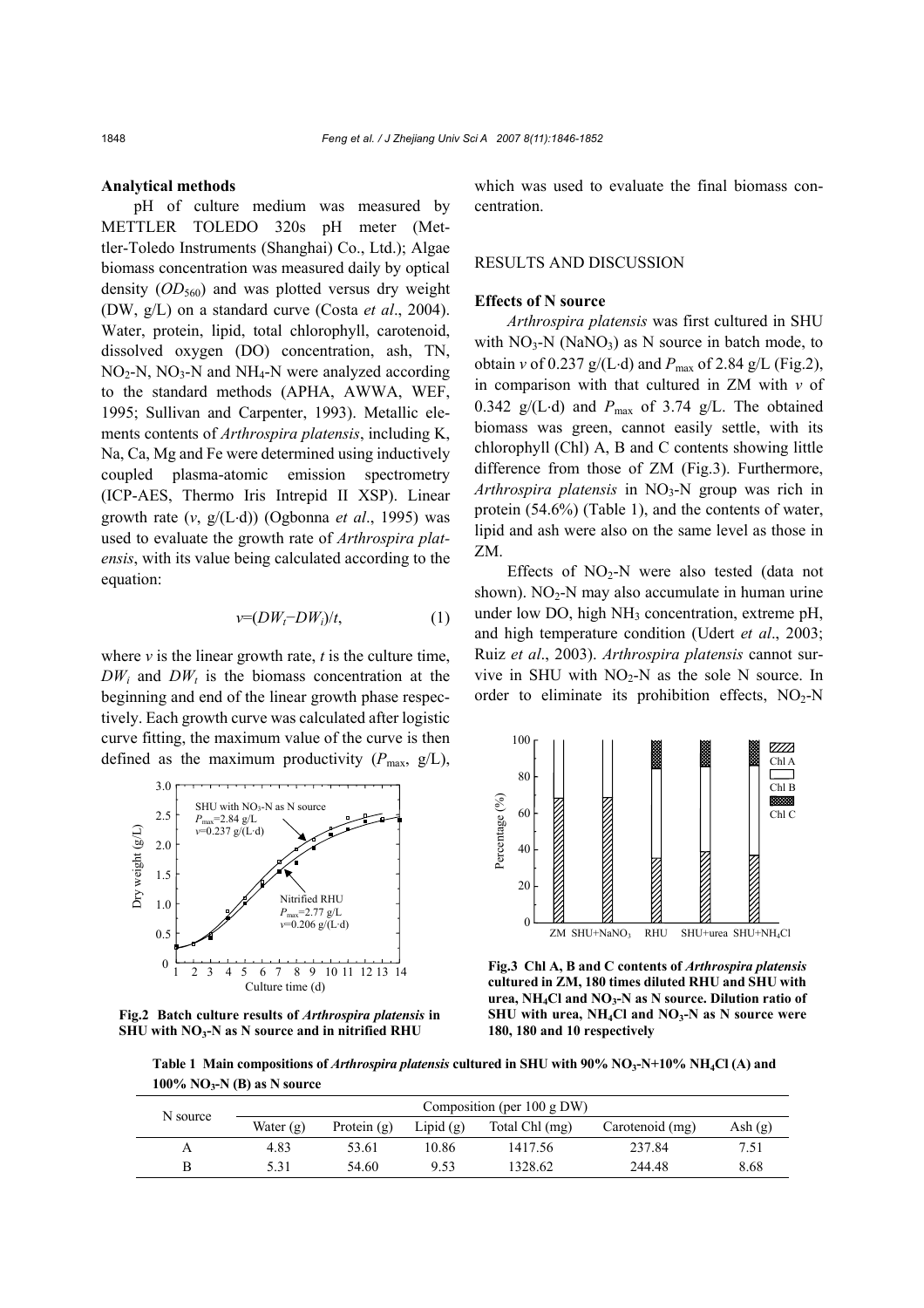concentration within diluted SHU should be kept below 26.5 mg/L.

Effects of urea and  $NH_4$ -N were finally examined. In order to avoid prohibition of high  $NH_4-N$ concentration on *Arthrospira platensis* and N deficiency within diluted SHU, intermittent addition of urea and NH4-N was applied here to keep a low but stable NH4-N concentration within the culture medium (Soletto *et al*., 2005). Feeding protocol (Rangel-Yagui *et al.*, 2004) of urea and NH<sub>4</sub>Cl in this experiment followed the equation:

$$
m_i = m_0 + bt^c,\tag{2}
$$

where  $m_i$  is the added amount of urea or NH<sub>4</sub>Cl (mmol/(L⋅d)),  $m_0$  is the starting value of  $m_i$ ,  $b$  and  $c$ are feeding parameters. After carefully tested,  $m_0$ , *b* and *c* of urea group were set to be 1.0 mmol/(L⋅d), 0.15 mmol/ $(L \cdot d^2)$  and 0.5 respectively, and those of NH<sub>4</sub>Cl group were 2.0 mmol/(L⋅d), 0.3 mmol/(L⋅d<sup>2</sup>) and 0.5 respectively to keep the same NH4-N addition level. During the culture,  $NH_4-N$  accumulation occurred only when entering into the stationary phase, but maximal  $NH_4-N$  concentration of urea group  $(2.65 \text{ mg/L at day 16})$  and NH<sub>4</sub>Cl group  $(6.20 \text{ mg/L at}$ day 14) (Fig.4) were still far below the inhibitory threshold (47.6 mg/L) (Soletto *et al*., 2005), which showed a successful feeding protocol. Low NH<sub>4</sub>-N accumulation for urea group was due to the limited urea hydrolyzing rate, although it may be accelerated under alkaline conditions (Carvajal *et al*., 1980).



**Fig.4 Biomass growth (solid) and NH3-N accumulation (hollow) during fed batch culture of** *Arthrospira platensis* in 180-diluted SHU with urea (rectangle) and NH<sub>4</sub>Cl (cir**cle) as N source. Intermittent addition of different N sources was performed according to Eq.(2) with urea of** *m***0=1.0 mmol/(L·d),** *b***=0.15 mmol/(L·d2 ),** *c***=0.5, and NH4Cl of** *m***0=2.0 mmol/(L·d),** *b***=0.3 mmol/(L·d2 ),** *c***=0.5**

The culture results of *Arthrospira platensis* in synthetic human urine with urea and NH4-N as N source are also shown in Fig.4. Although intermittent addition of urea and NH4Cl was done, their biomasses were still yellow-green, small in size and easy to precipitate. Moreover, their Chl A, B and C contents were sharply different from those of ZM, but close to those in diluted RHU (Fig.3). All these culture results indicated that urea and NH4Cl are not the proper N source as they lead to the increase of Chl C and B. Using urea and NH4-N as N source done by Danesi *et al*.(2002), Rangel-Yagui *et al*.(2004) and Soletto *et al*.(2005) also got satisfactory results. In our observation,  $NO_3-N$  seems to be the proper N source for culture of *Arthrospira platensis* in human urine.

Fig.5 shows the effect of  $NO<sub>3</sub>-N$  level on Chl A, B and C contents of *Arthrospira platensis* cultured with NH4Cl as the other N source used to balance and keep a total-N concentration of 0.663 g/L (equivalent to total-N concentration in SHU). Fig.5 shows that when  $NO_3$ -N accounted for over 90% of the N source, Chls contents show little variation. However, when it fell from 90% to 85%, Chls contents drastically varied, in which Chl A decreased from 65.46% to 49.42%, Chl B increased from 32.76% to 40.38% and Chl C increased from 0 to 10.20%. As a result, the main composition of *Arthrospira platensis* cultured in SHU with  $90\%$  NO<sub>3</sub>-N as N source was analyzed. The results showed little difference from that with 100%  $NO<sub>3</sub>-N$  as N source (Table 1), which is in accordance with the variation in Chl A, B and C contents. Thus, in order to get high quality of *Arthrospira platensis*, proper treatment, such as nitrification, should be



**Fig.5 Chl A, B and C contents of** *Arthrospira platensis* **cultured in SHU with different NO3-N levels. NH4Cl was compensated into the SHU to get equivalent total-N concentration to that in SHU (0.663 g/L)**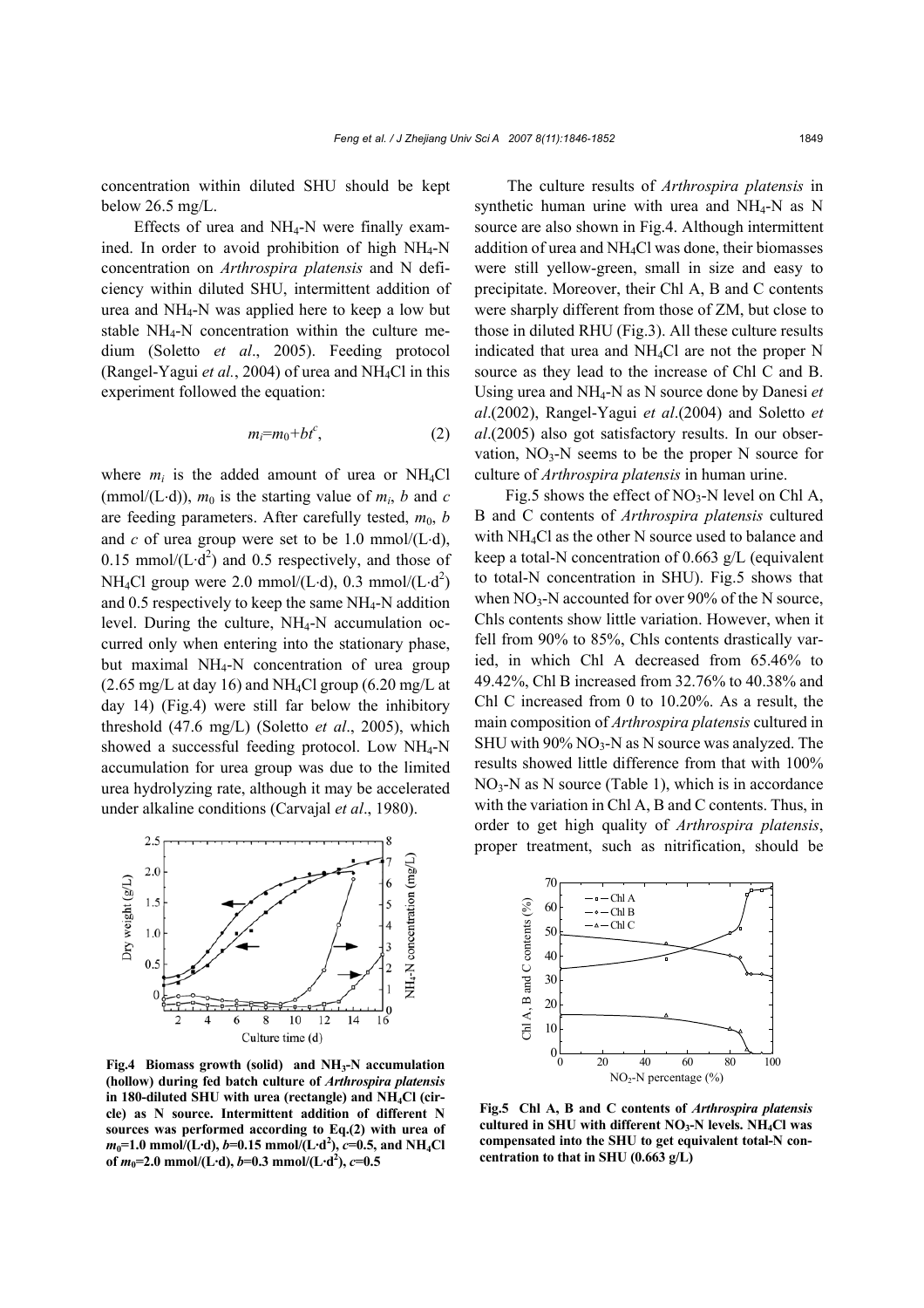made to convert no less than 90% NH<sub>4</sub>-N in RHU to  $NO<sub>3</sub>-N$ , and meanwhile to keep  $NO<sub>2</sub>-N$  concentration less than 26.5 mg/L.

# **Nitrification of RHU**

After nitrifying bacteria accumulated within the bioreactor, nitrification of 8-diltued SHU with TN load of 88.77 and 59.18 mg/(L·d) was done, but no more than 62.5% nitrification percentage was obtained (data not shown). Subsequently, TN load was further reduced to 50.00 mg/(L·d) by increasing the dilution ratio of SHU to 10, with the RHU nitrification results being shown in Fig.6. From day 1 to 12, an increasing in nitrification percentage was achieved gradually, and stabilized within the next 4 d, with the value above 94.95%. From day 16 to 34, the influent was substituted by RHU, and no less than 93.6% nitrification percentage in this stage was successfully achieved. The effluent from day 28~34 was collected and stored under 4 °C to be used to culture *Arthrospira platensis*.



**Fig.6 Nitrification results of SHU and RHU. From day 1 to 15, SHU was added as culture medium with influent rate, influent TN concentration and TN load of 400 ml/d, 699.95 mg/L and 50.00 mg/(L·d) respectively. From day 16 ("↓") to 34, RHU was added into bioreactor with influent rate, influent TN concentration and TN load of 400 ml/d, 651.29 mg/L and 46.52 mg/(L·d) respectively** 

For nitrification of wastewater with high NH4-N concentration (such as human urine), decreasing in amount, community and growth rate of ammonia oxidizing bacteria has been observed (Alenka *et al*., 1998; Mota *et al*., 2005). Moreover, during nitrification process,  $N$  loss by evaporation of  $NH<sub>3</sub>$  would occur, which is negatively correlated with NH4-N concentration. Thus, in order to avoid the inhibition of nitrification by high NH4-N concentration, and to minimize N loss, human urine was diluted before nitrification. A nitrification strategy with decreasing N concentration and load gradually was performed, and verified successfully. N loss decreased from about 6.97% to the finally 2.42% (Table 2), which is a really low level. Yet, this process was focused on converting  $NH_4-N$  in human urine into  $NO_3-N$  within BLSS. Thus, further treatment should be taken to avoid N loss.

**Table 2 N loss throughout the nitrification process** 

| (d)              | Culture time TN concentration<br>(mg/L) | TN load<br>$(mg/(L \cdot d))$ | N loss $\pm SD(%)^*$ |
|------------------|-----------------------------------------|-------------------------------|----------------------|
| $7th$ ~13rd      | 1749.88                                 | 355.06                        | $6.97 \pm 2.34$      |
| $18th$ ~24th     | 1749.88                                 | 177.53                        | $626\pm217$          |
| $30th$ ~36th     | 1166.59                                 | 118.35                        | $5.08 \pm 1.52$      |
| $41st \sim 47th$ | 874.94                                  | 62.50                         | $4.89 \pm 1.19$      |
| $53rd - 59th$    | 699.95                                  | 50.00                         | $3.76 \pm 1.34$      |
| $64th$ ~70th     | 651.29                                  | 46.52                         | $2.42 \pm 1.72$      |

six days average

Accumulation of the unexpected  $NO<sub>2</sub>-N$  may also occur concomitantly (Ruiz *et al*., 2003). Moreover, the formed  $NO<sub>2</sub>$ -N and  $NO<sub>3</sub>$ -N may also denitrify to  $N_2$ , NO and  $N_2O$  (Ahn, 2006), which will result in N loss.  $O_2$  concentration has proved to be the most important factor inhibiting accumulation of  $NO<sub>2</sub>-N$ , and the reduction of  $NO<sub>2</sub>-N$  and  $NO<sub>3</sub>-N$  (Ahn, 2006; Colliver and Stephenson, 2000), Thus, DO within the bioreactor was stabilized between range 4.23~5.14 mg  $O<sub>2</sub>/L$  to keep an aerobic condition within the bioreactor. Throughout the nitrification process, no  $NO<sub>2</sub>-N$  was detected, and high  $NO<sub>3</sub>-N$ percentage (94.95%) and low N loss (2.84%) showed that high DO inhibited the accumulation of  $NO<sub>2</sub>-N$ and denitrification process successfully.

pH within the bioreactor stabilized within the range of 6.54 and 6.92 throughout the culture process. Also in the nitrification experiment (data not shown) without pH control, pH decreased sharply to 5.83 and stabilized on this level, while only about 50% nitrification percentage was achieved. Udert *et al.*(2003) also obtained similar results. Stein and Arp (1998) attributed these phenomena to the lack of  $NH<sub>3</sub>$ , which is said to be the true substrate of ammonia oxidizing bacteria (Kowalchuk and Stephen, 2001), while the real reason may need further investigation.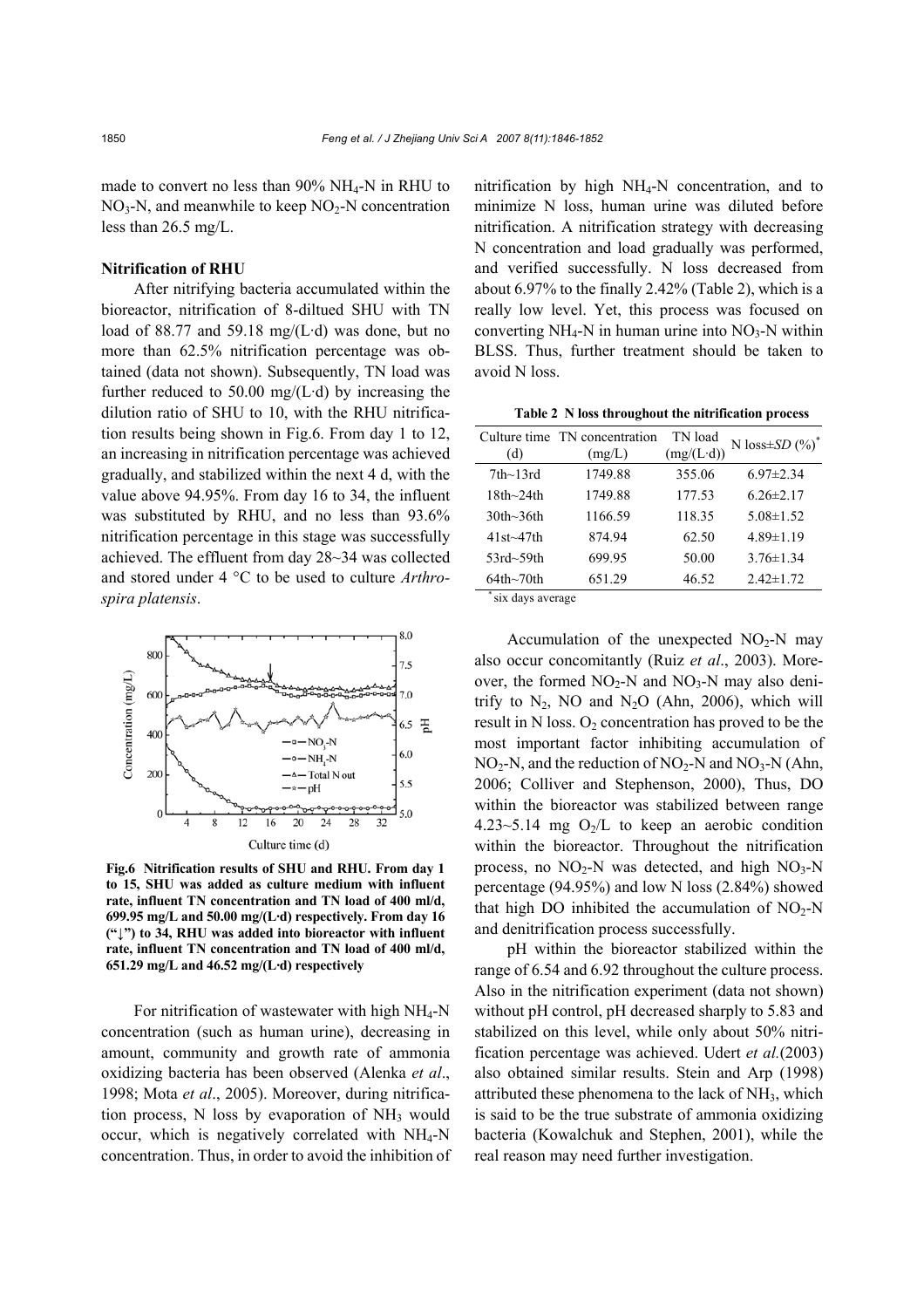Batch culture results of *Arthrospira platensis* in nitrified RHU are typically shown in Fig.2. *Arthrospira platensis* grew successfully with *P*max of 2.77  $g/L$  and *v* of 0.206  $g/(L \cdot d)$ , which showed little difference from that of SHU with  $NO<sub>3</sub>-N$  as N source. The obtained biomass was green, not easy to deposit and showed size similar to that in ZM. In addition, a proportion of its main composition (Table 3), including protein (58.43%), lipid (10.67%), ash (7.64%) and total chlorophylls (1376.97 mg/100 g DW) was close to that of ZM, which were 67.20%, 11.93%, 6.5% and 1328.62 mg/100 g DW, respectively. For metallic elements contents of *Arthrospira platensis* cultured in nitrified RHU, except Mg (1897.48 mg/100 g DW) contents was a little higher than that in ZM (337.679 mg/100 g DW), K, Ca, Na and Fe contents differed little from those in ZM. The culture results indicated that nitrification of RHU is a feasible way to improve the growth rate and quality of *Arthrospira platensis*.

**Table 3 Main composition of** *Arthrospira platensis* **cultured in nitrified RHU** 

| Composition (per $100 \text{ g DW}$ ) | Value   |
|---------------------------------------|---------|
| Water $(g)$                           | 5.17    |
| Protein $(g)$                         | 58.43   |
| Lipid $(g)$                           | 10.67   |
| Total Chl (mg)                        | 1376.97 |
| Carotenoid (mg)                       | 264.37  |
| Ash $(g)$                             | 7.64    |
| $K$ (mg)                              | 708.64  |
| $Na$ (mg)                             | 806.95  |
| $Ca$ (mg)                             | 211.87  |
| $Mg$ (mg)                             | 1897.48 |
| $Fe$ (mg)                             | 43.34   |

# **CONCLUSION**

Among urea,  $NH_4Cl$ ,  $NO_2-N$  and  $NO_3-N$ ,  $NO_3-N$  $(NaNO<sub>3</sub>)$  seem to be the best N source for culture of *Arthrospira platensis*. Aerobic nitrification of human urine into  $NO_3-N$  is a proper way to get high quality biomass of *Arthrospira platensis*.

#### **References**

Ahn, Y.H., 2006. Sustainable nitrogen elimination biotechnologies: A review. *Process Biochemistry*, **41**(8):17091721. [doi:10.1016/j.procbio.2006.03.033]

- Alenka, P., Ivan, M., France, M., Eldor, A.P., James, M.T., 1998. Effects of pH and oxygen and ammonium concentrations on the community structure of nitrifying bacteria from wastewater. *Applied and Environmental Microbiology*, **64**(10):3584-3590.
- APHA, AWWA, WEF, 1995. Standard Methods for Water and Wastewater Examination. Washington DC.
- Belay, A., 2002. The potential application of *Spirulina* (*Arthrospira*) as a nutritional and therapeutic supplement in health management. *The Journal of the American Nutraceutical Association*, **5**(2):27-48.
- Blüm, V., Andriske, M., Ludwig, C.H., Paaflen, U., Voeste, D., 2003. The "C.E.B.A.S. mini-module": A self-sustaining closed aquatic ecosystem for spaceflight experimentation. *Advances in Space Research*, **31**(1):201-210. [doi:10. 1016/S0273-1177(02)00750-0]
- Carvajal, N., Fernandez, M., Rodrıguez, J.P., Donoso, M., 1980. Urease of *Arthrospira maxima*. *Phytochemistry*, **21**(12):2821-2823. [doi:10.1016/0031-9422(80)85048-5]
- Chamorro, G., 1980. Toxicological Research on the Alga *Arthrospira* (in French). UNIDO, UF/MEX/78/048.
- Colliver, B.B., Stephenson, T., 2000. Production of nitrogen oxide and dinitrogen oxide by autotrophic nitrifiers. *Biotechnology Advances*, **18**(3):219-232. [doi:10.1016/ S0734-9750(00)00035-5]
- Costa, J.A.V., Colla, L.M., Filho, P.F.D., 2004. Improving *Spirulina platensis* biomass yield using a fed-batch process. *Bioresource Technology*, **92**(3):237-241. [doi:10.1016/j.biortech.2003.09.013]
- Danesi, E.D.G., Rangel-Yagui, C.O., de Carvalho, J.C.M., Sato, S., 2002. An investigation of effect of replacing nitrate by urea in the growth and production of chlorophyll by *Arthrospira platensis*. *Biomass and Bioenergy*, **23**:261-269. [doi:10.1016/S0961-9534(02)00054-5]
- Feng, D.L., Wu, Z.C., 2006. Culture of *Arthrospira platensis* in human urine for biomass production and  $O_2$  evolution. *Journal of Zhejiang University SCIENCE B*, **7**(1):34-37. [doi:10.1631/jzus.2006.B0034]
- Gòdia, F., Albiol, J., Montesinos, J.L., Pérez, J., Creus, N., Cabello, F., Mengual, X., Montras, A., Lasseur, C., 2002. MELISSA: A loop of interconnected bioreactors to develop life support in space. *Journal of Biotechnology*, **99**(3):319-330. [doi:10.1016/S0168-1656(02)00222-5]
- Gordon, R. (Ed.), 1982. Essentials of Human Physiology (2nd Ed.). Year Book Medical Publishers, Chicago.
- Kowalchuk, G.A, Stephen, J.R., 2001. Ammonia-oxidizing bacteria: A model for molecular microbial ecology. *Annual Review of Microbiology*, **55**(1):485-529. [doi:10. 1146/annurev.micro.55.1.485]
- Larsen, T.A., Gujer, W., 1996. Separate management of anthropogenic nutrient solutions (human urine). *Water Science and Technology*, **34**(3-4):87-94. [doi:10.1016/ 0273-1223(96)00560-4]
- Mota, C., Ridenoure, J., Cheng, J.Y., de los Reyes III, F.L., 2005. High levels of nitrifying bacteria in intermittently aerated reactors treating high ammonia wastewater.